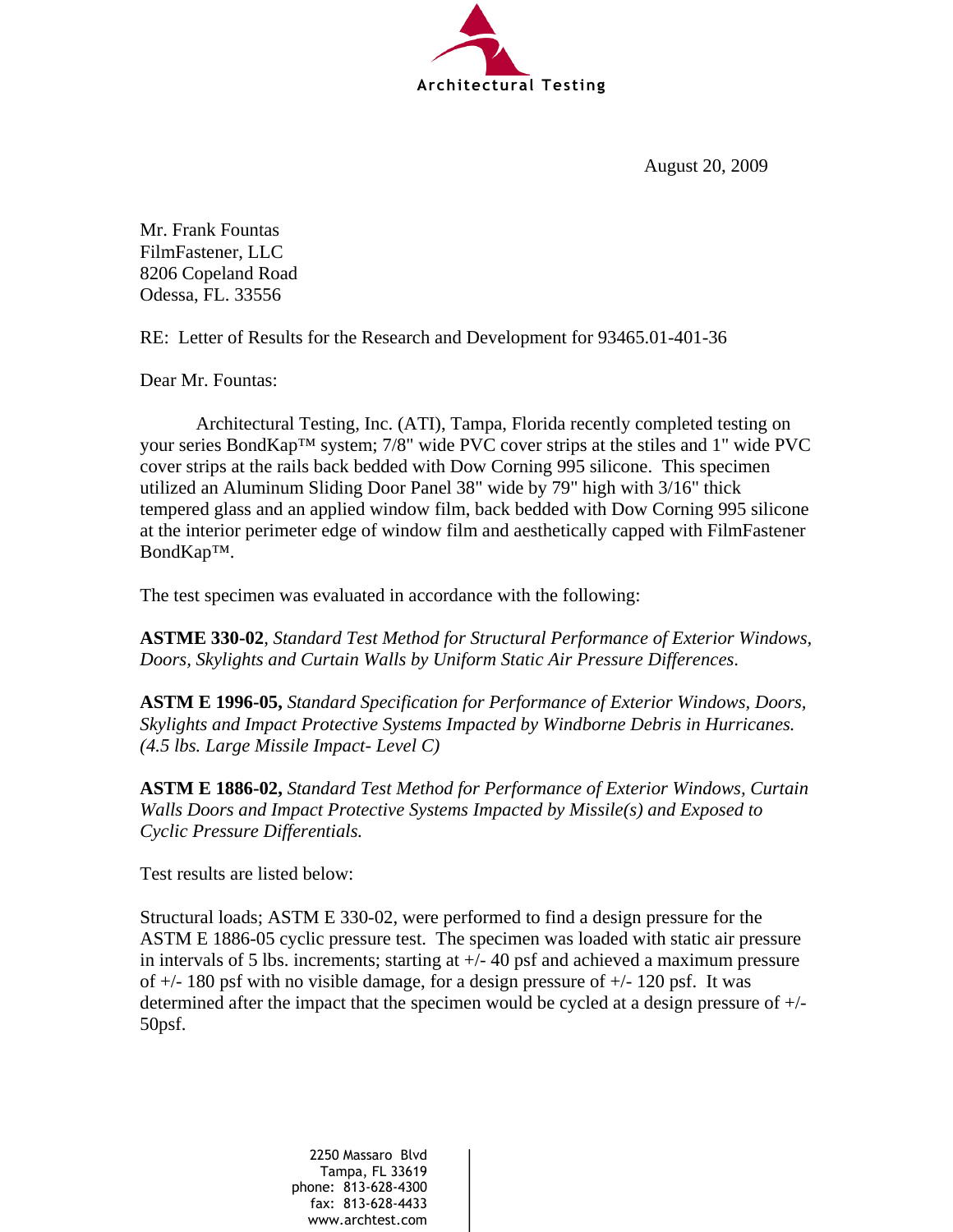

**Test Results**: (Continued)

**ASTM E 1996-05,** *Large Missile Impact- Level C* 

**Conditioning Temperature**: 84°F **Missile Weight**: 4.5 lbs **Missile Length**: 49" **Muzzle Distance from Test Specimen**: 6 ft.

**Test Unit #1** 

**Impact #1**: Missile Velocity: 41.3 fps; orientation within  $\pm 5^{\circ}$  of vertical

 **Impact Area**: Lower right corner of glass.  **Observations**: Missile hit target area, no damage or penetration.

*Note #1: Increased air pressure in cannon so glass breakage would occur.*

 **Results**: Pass

**Re-Impact #2:** Missile Velocity: 42.9 fps; orientation within  $\pm 5^{\circ}$  of vertical

 **Impact Area**: Lower right corner of glass.

 **Observations**: Missile hit target area, fractured glass, tare in window film 5-1/8" long by 1/2" wide at the top of target area and tare in window film at missile impact area 2-1/4" by 1-1/2".

*Note #2: Placed 5-1/2" by 5-1/2" by 1/2" thick OSB board on interior and exterior sides of hole to gain pressure for cyclic pressures.*

 **Results**: Fail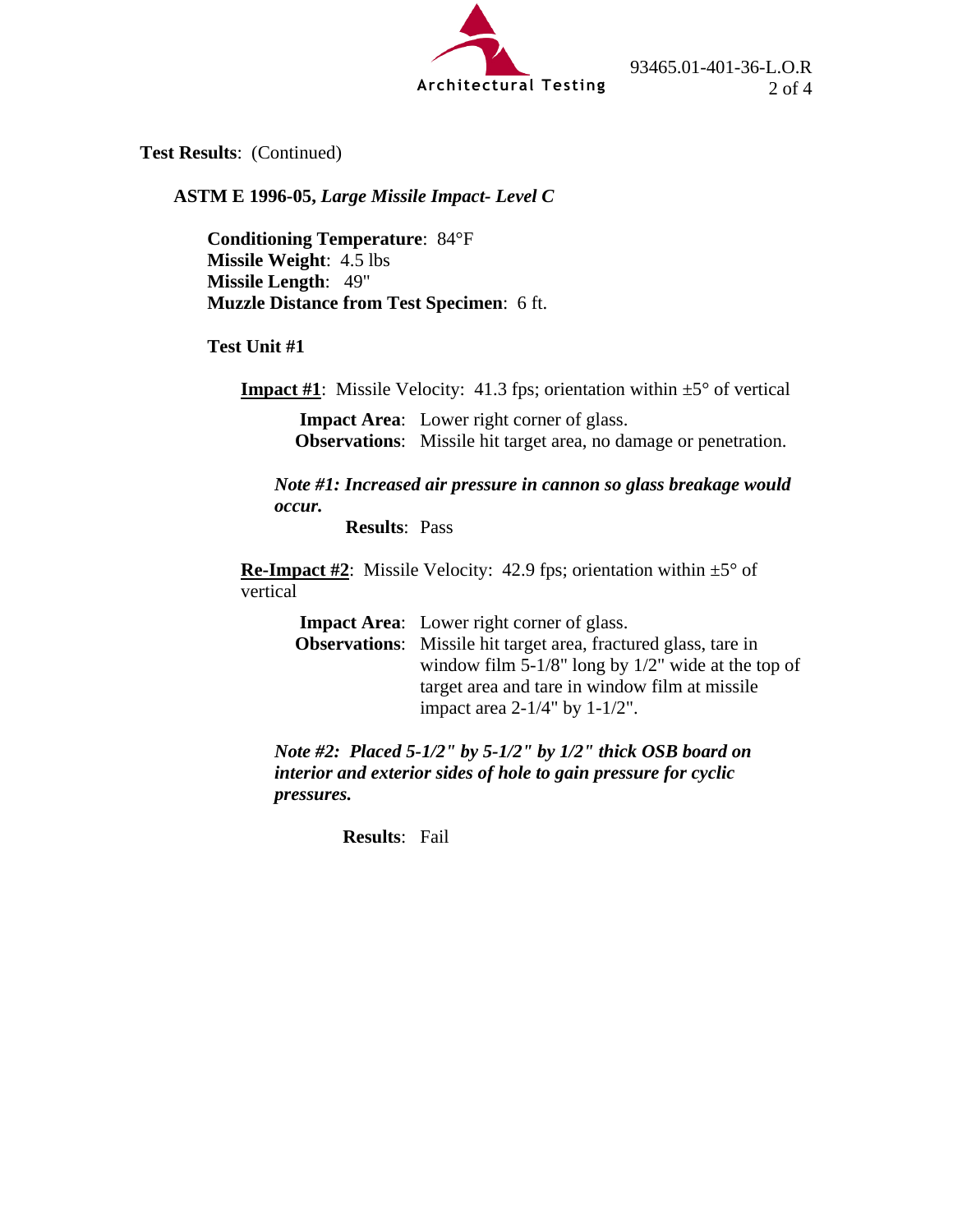

93465.01-401-36-L.O.R

**Test Results**: (Continued)

## **ASTM E 1886-05,** *Air Pressure Cycling*

**Test Unit #1**

**Design Pressure**: ±50 psf

## **POSITIVE PRESSURE**

| <b>Pressure</b><br>Range<br>Pa (psf) | Number of<br><b>Cycles</b> | Average<br><b>Cycle Time</b><br>(seconds) | <b>Observations</b>                                                                                                                                                                                                                                                         |
|--------------------------------------|----------------------------|-------------------------------------------|-----------------------------------------------------------------------------------------------------------------------------------------------------------------------------------------------------------------------------------------------------------------------------|
| 10 to $25$                           | 3500                       | 1.50                                      | Tempered glass falling off window film at the<br>perimeter, no deglazing visible.                                                                                                                                                                                           |
| $0$ to 30                            | 300                        | 2.61                                      | Tempered glass continues to fall off window film<br>at the perimeter, no deglazing visible.                                                                                                                                                                                 |
| 25 to 40                             | 600                        | 1.71                                      | Tempered glass continues to fall off window film<br>at the perimeter, no deglazing visible.                                                                                                                                                                                 |
| 15 to $50$                           | 100                        | 2.03                                      | Upon the conclusion of the positive cycles the<br>PVC cover strips separated from the silicone on<br>the stiles only. 8" up from bottom corner on the<br>right side, 13" up from bottom left side and 4"<br>down from top right side. No deglazing or<br>chaffing occurred. |

## **NEGATIVE PRESSURE**

| <b>Pressure</b><br>Range<br>Pa (psf) | <b>Number of</b><br><b>Cycles</b> | Average<br><b>Cycle Time</b><br>(seconds) | <b>Observations</b>                                                                                                                                                                                                                                                           |
|--------------------------------------|-----------------------------------|-------------------------------------------|-------------------------------------------------------------------------------------------------------------------------------------------------------------------------------------------------------------------------------------------------------------------------------|
| 15 to 50                             | 50                                | 1.91                                      | Tempered glass falling off window film at the<br>perimeter, no deglazing visible.                                                                                                                                                                                             |
| $25$ to $40$                         | 1050                              | 1.65                                      | Tempered glass continues to fall off window film<br>at the perimeter, no deglazing visible.                                                                                                                                                                                   |
| $0$ to 30                            | 50                                | 2.54                                      | Tempered glass continues to fall off window film<br>at the perimeter, no deglazing visible.                                                                                                                                                                                   |
| 10 to $25$                           | 3350                              | 1.54                                      | Upon the conclusion of the negative cycles the<br>PVC cover strips separated from the silicone on<br>the stiles only. 13" up from bottom corner on the<br>right side, 16" up from bottom left side and 13"<br>down from top right side. No deglazing or<br>chaffing occurred. |

**Result**: Pass